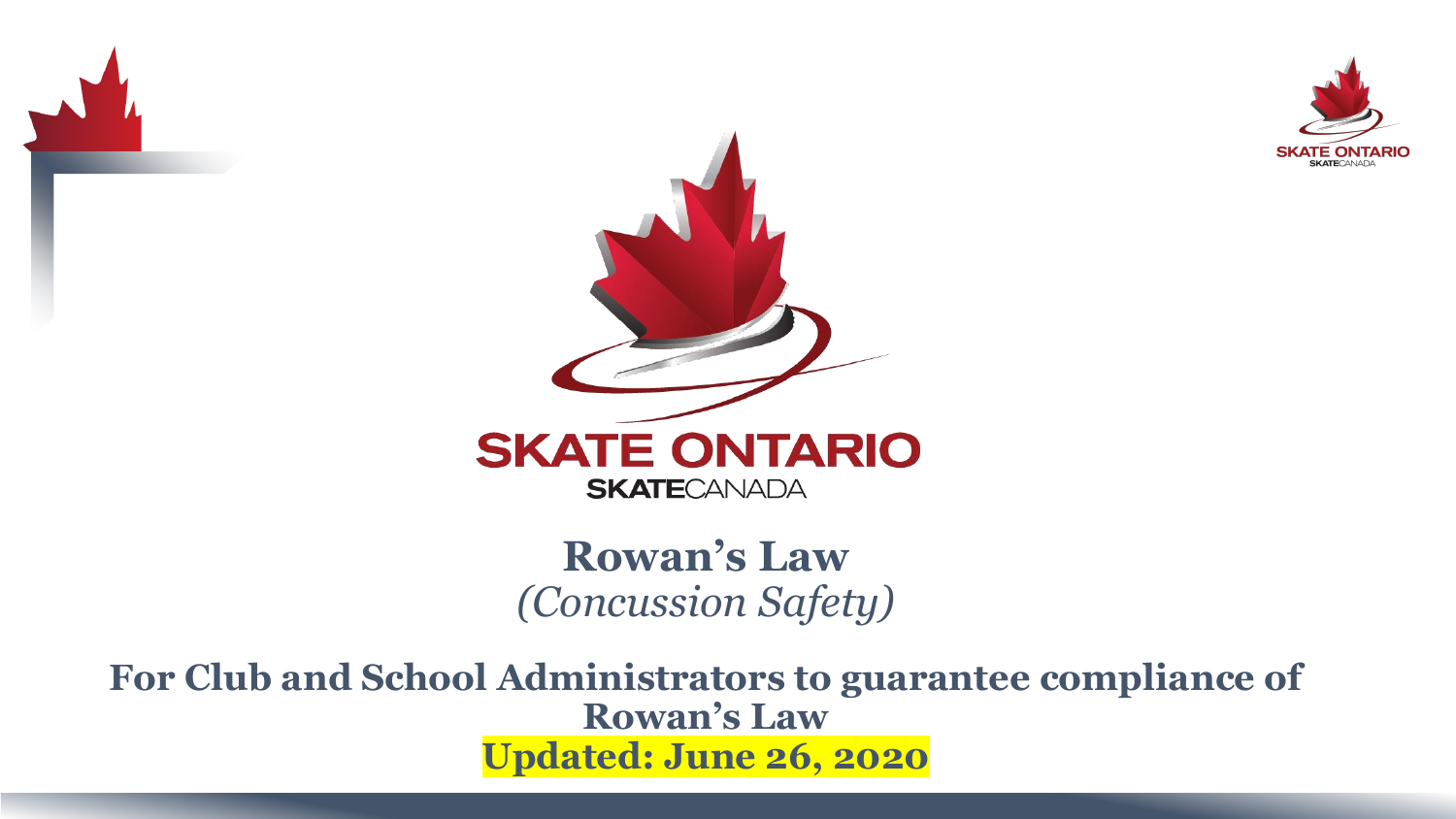

### *What is Rowan's Law*



Rowan's Law was named for Rowan Stringer, a high school rugby player from Ottawa, who died in the spring of 2013 from a condition known as second impact syndrome (swelling of the brain caused by a subsequent injury that occurred before a previous injury healed). Rowan is believed to have experienced three concussions over six days while playing rugby. She had a concussion but didn't know her brain needed time to heal. Neither did her parents, teachers or coaches.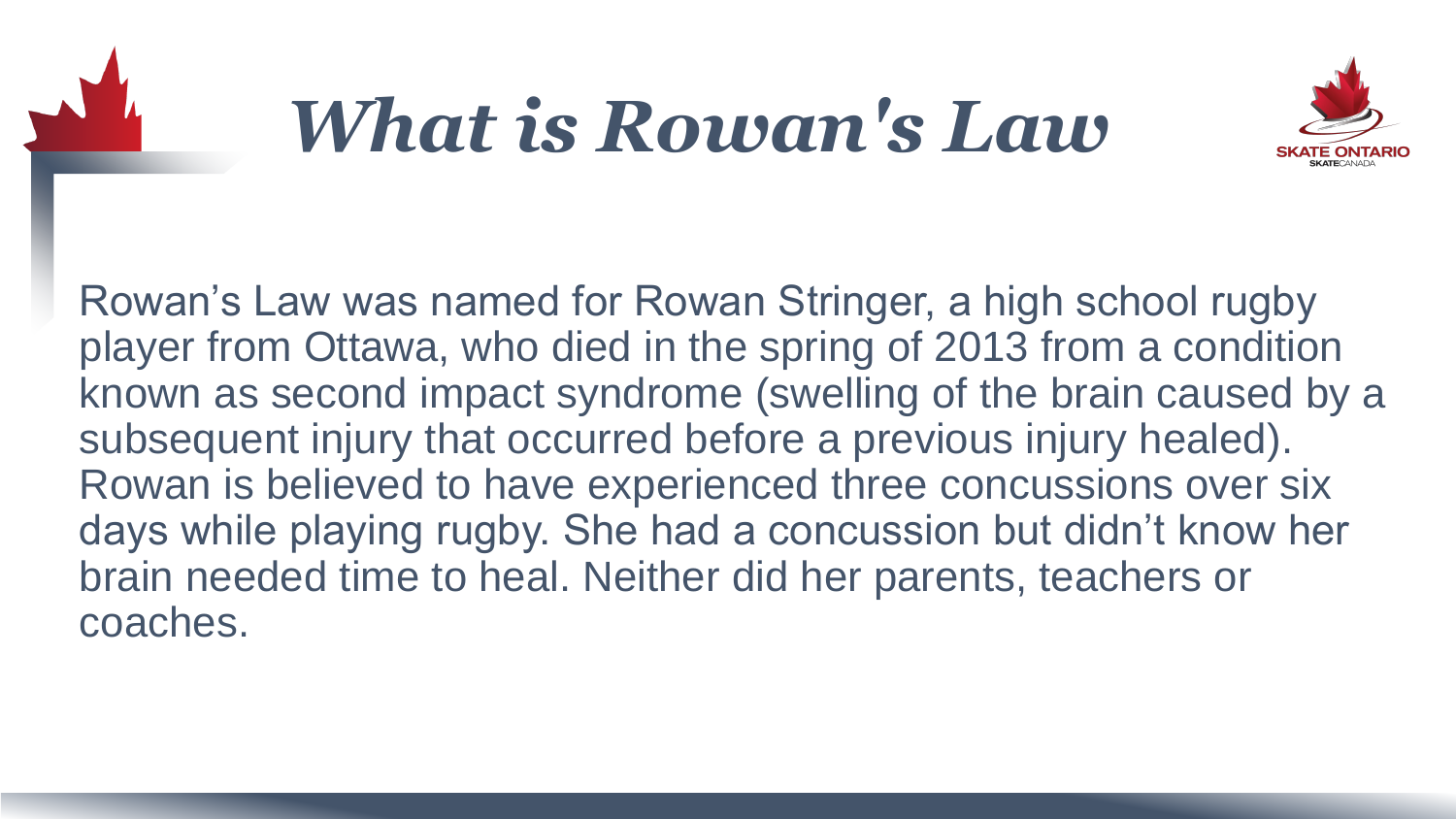

### *What does this mean for our club/school?*

- Effective July 1, 2019 the new rule requires the confirmation of review of the **Government of Ontario Concussion Awareness Resources** and the **Skate Ontario's Concussion Code of Conduct** for all athletes under 26 years of age and parents/guardians for athletes under 18 years of age.
- *Please Note: Skaters and their parents who are registered in CanSkate, CanPowerSkate and STAR 1-4 programs are exempt from this requirement*.
- Effective July 1, 2019 the new rule requires the confirmation of review of the **Government of Ontario Concussion Awareness Resources** and the **Skate Ontario's Concussion Code of Conduct** for all coaches and officials.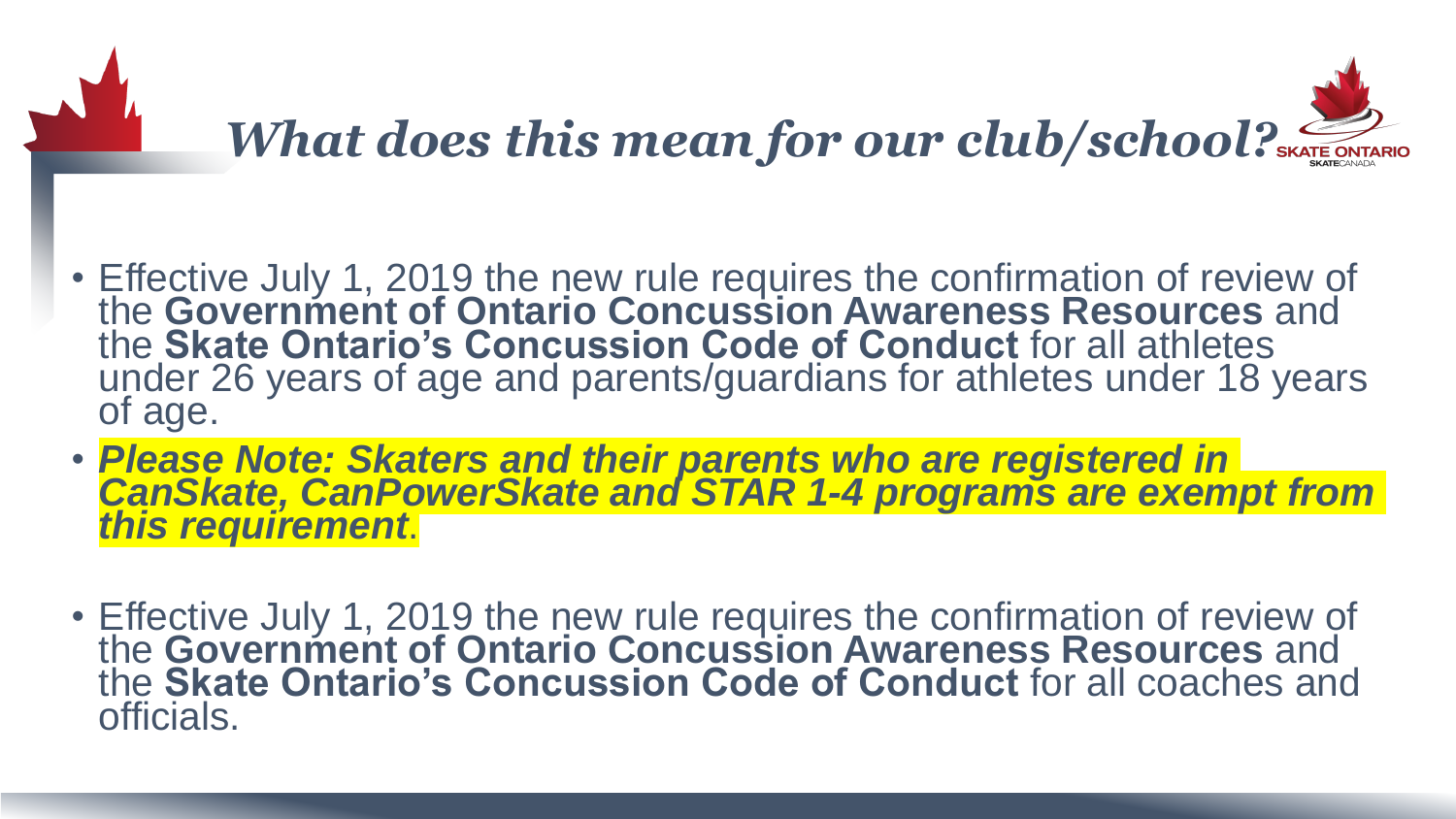### *Athletes and parents of athletes under 18 years of age*



Athletes and parents of athletes under 18 years of age **must** confirm that they have reviewed the **Government of Ontario Concussion Awareness Resources** below and **Skate Ontario's Concussion Code of Conduct for Athletes and Parents/Guardians** *(for athletes under 18 years of age)* prior to registration and/or on the first day of skating.

*Please Note: Skaters and their parents who are registered in CanSkate, CanPowerSkate and STAR 1-4 programs are exempt from this requirement*.

The following information *must* be reviewed prior to completing the Acknowledgement Form:

**Government of Ontario Concussion Awareness Resources – Rowan's Law E-booklet:**

- [Ages 10 and Under](https://www.ontario.ca/page/ontario-government-concussion-awareness-resource-e-booklet-ages-10-and-under)
- [Ages 11-14](https://www.ontario.ca/page/ontario-government-concussion-awareness-resource-e-booklet-ages-11-14)
- [Ages 15 and Up](https://www.ontario.ca/page/ontario-government-concussion-awareness-resource-e-booklet-ages-15-and-up)

Skate Ontario's Concussion Code of Conduct for Athletes and Parents/Guardians

#### **Requirement:**

- Confirmation from the athlete; and confirmation from the parent.
- The confirmation should be received at the time of registration, but the club/school **must not allow** the athlete on the ice until both confirmations are received.
- This Acknowledgement must be completed on an annual basis.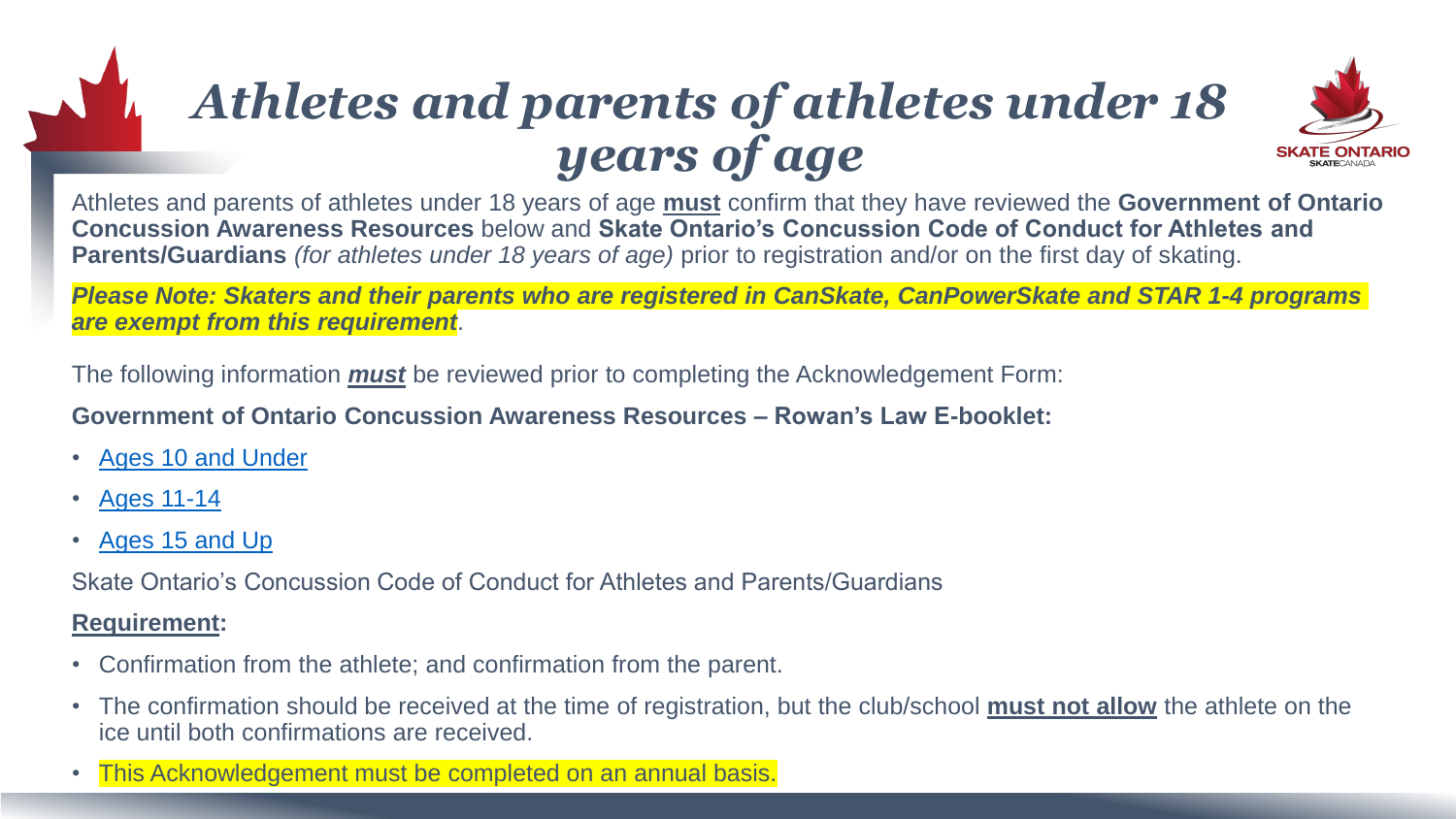# *Athletes 19 – 26 years of age*



Athletes **must** confirm that they have reviewed the **Government of Ontario Concussion Awareness Resources** below and **Skate Ontario's Concussion Code of Conduct for Athletes and Parents/** prior to registration and/or on the first day of skating. *Please Note: Skaters and their parents who are registered in CanSkate, CanPowerSkate and STAR 1-4 programs are exempt from this requirement*.

The following information should be reviewed prior to completing the Acknowledgement Form:

**Government of Ontario Concussion Awareness Resources – Rowan's Law E-booklet:**

- [Ages 10 and Under](https://www.ontario.ca/page/ontario-government-concussion-awareness-resource-e-booklet-ages-10-and-under)
- [Ages 11-14](https://www.ontario.ca/page/ontario-government-concussion-awareness-resource-e-booklet-ages-11-14)
- [Ages 15 and Up](https://www.ontario.ca/page/ontario-government-concussion-awareness-resource-e-booklet-ages-15-and-up)

Skate Ontario's Concussion Code of Conduct for Athletes

#### **Requirement:**

- Confirmation from the athlete; the club/school **must not allow** the athlete on the ice until the athlete's confirmation is received.
- This Acknowledgement must be completed on an annual basis.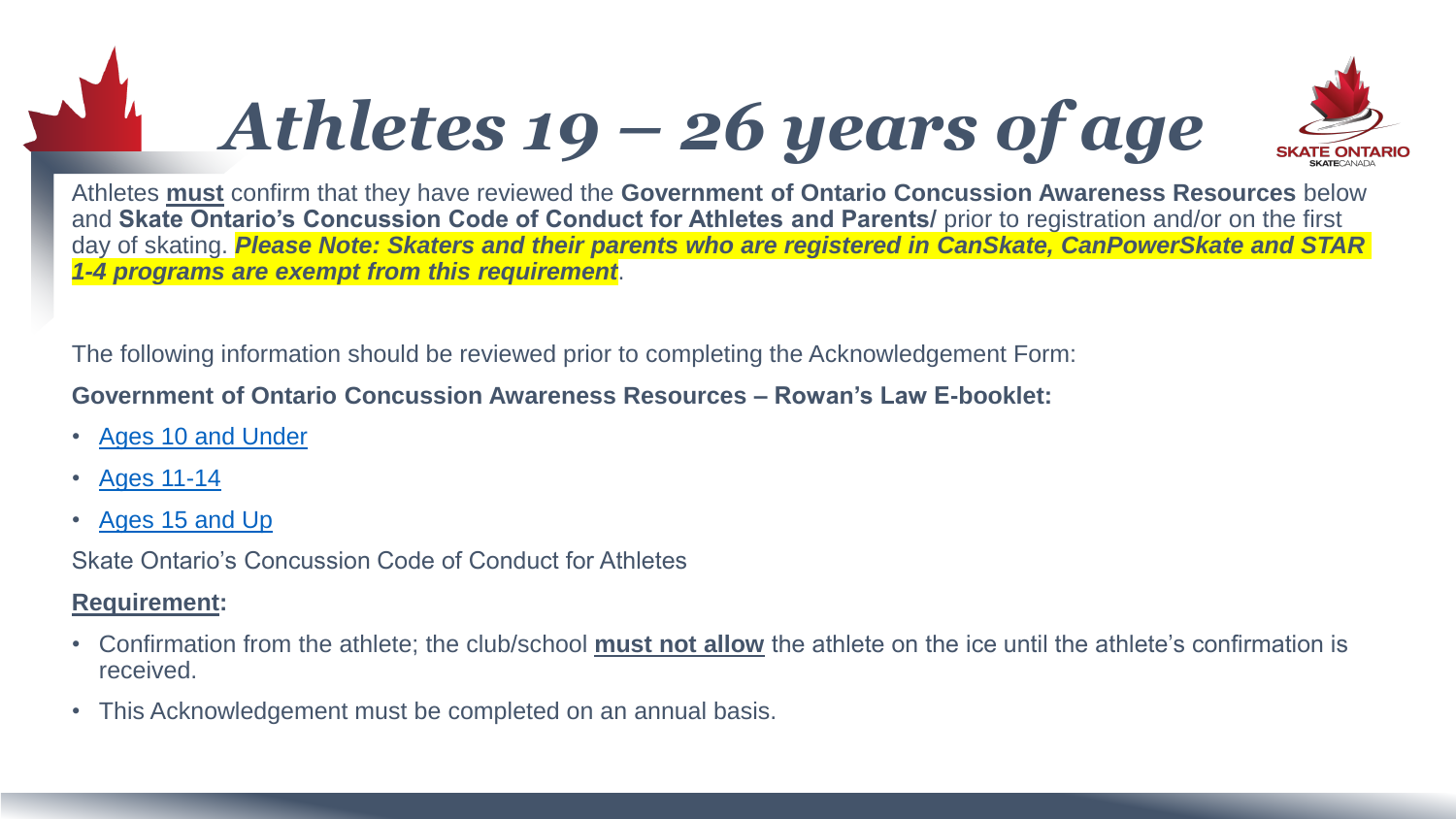# *Club compliance of Rowan's Law*



- Club and schools must ensure that all athletes under 26 and parents of athletes under 18 years of age acknowledge that they have reviewed the **Government of Ontario Concussion Awareness Resources** and **Skate Ontario's Concussion Code of Conduct for Athletes and Parents/Guardians** prior to registration and/or on the first day of skating.
- It is the responsibility of the Club and School Administrators to collect these acknowledgements either manually or by electronic means and securely file them with their records.
- These acknowledgements should be retained on file for a minimum of 7 years.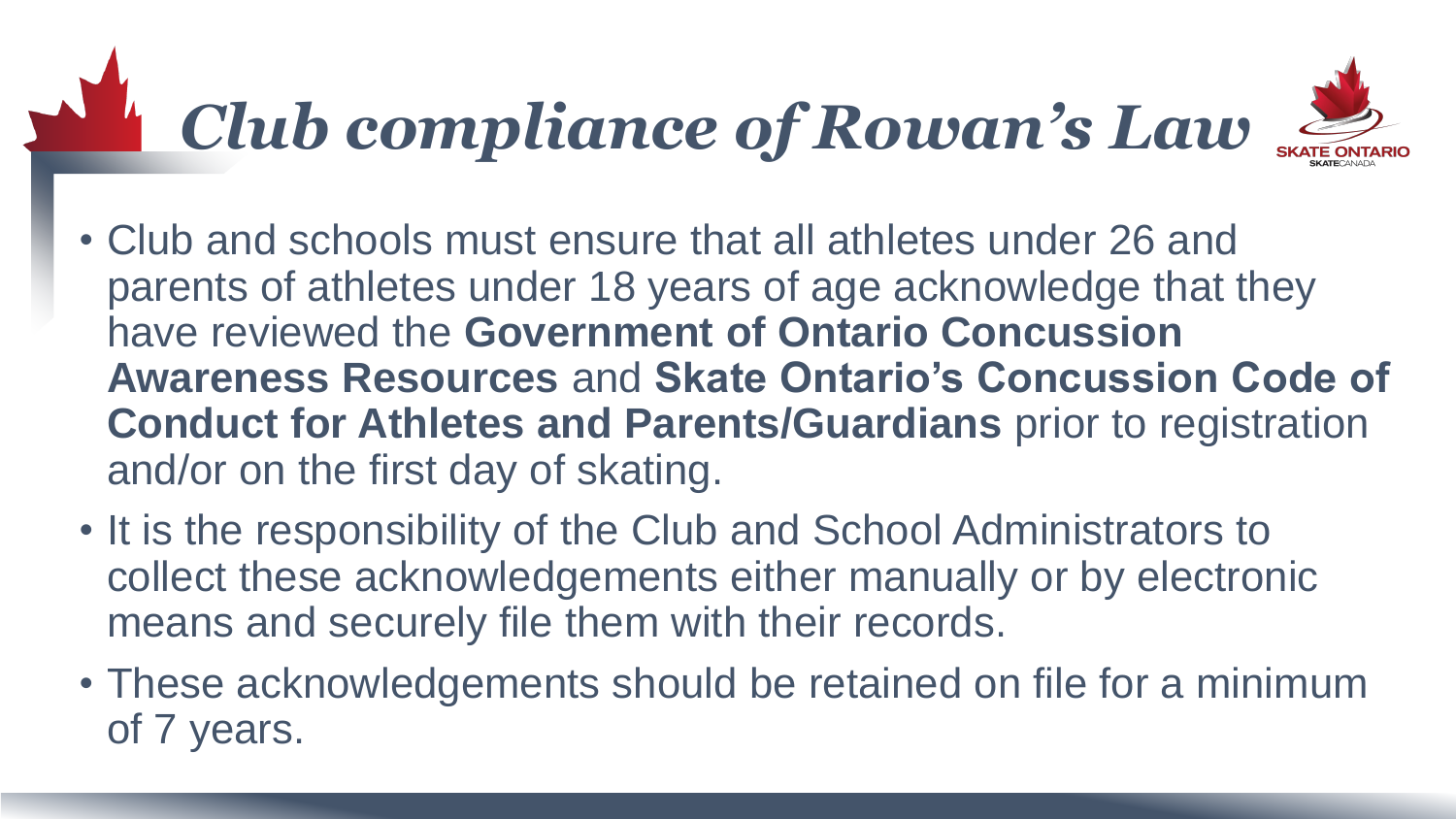

### *Question and Answers*



#### **Question**:

Do we have to comply with the Rowan's Law requirements?

#### **Answer**:

Yes, you must collection all Concussion Acknowledgement Forms at your next skating lesson from all athletes (26 years of age and under) and parent of athletes under 18 years of age. *Please Note: Skaters and their parents who registered in CanSkate, CanPowerSkate and STAR 1-4 programs are exempt from this requirement*.

#### **Question**:

How do we provide our athletes and parents the code of conduct and access to the Government of Ontario Concussion Awareness Resources?

#### **Answer**:

You can send the information out in an email to your athletes and/or parents/guardians. You can provide and hand out the information in a newsletter and ask them to review, sign and return the Concussion Acknowledgement Form at the next skating lesson. **Clearly state: the athlete will not be allowed to skate until the club/school receives the completed acknowledgement.**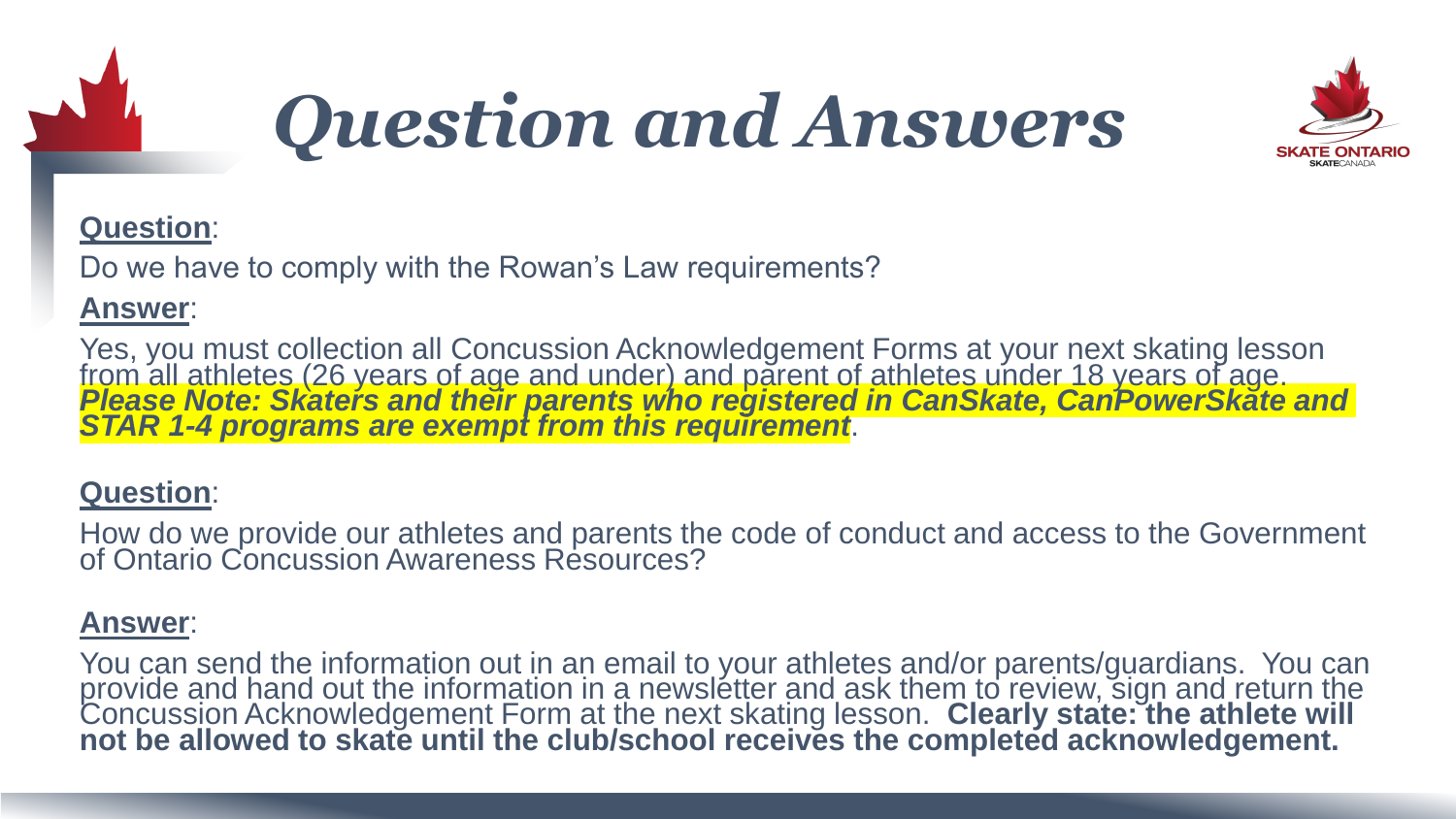

### *Question and Answers*



#### **Question**:

How do the coaches and officials comply with Rowan's Law?

#### **Answer**:

Skate Ontario requires all Ontario coaches and officials to complete the compliance of Rowan's law through Skate Canada's eLearning platform which they will be required to sign the Concussion Acknowledgement Form. This will be recorded on their Skate Canada file. **Clubs and School <u>do not need to collect</u> the Concussion Acknowledgement Form for coaches and officials.** 

#### **Question**:

How does our club/school know if our coaches and officials have reviewed the Government of Ontario Concussion Awareness Resources and the Skate Ontario Code of Conduct?

#### **Answer**:

Clubs and Schools **do not** have to verify if their coaches and officials are in compliance, it will be Skate Ontario's responsibility to follow up with individual coaches and officials to ensure they complete the Rowan's Law eLearning course and confirm the Concussion Acknowledgement.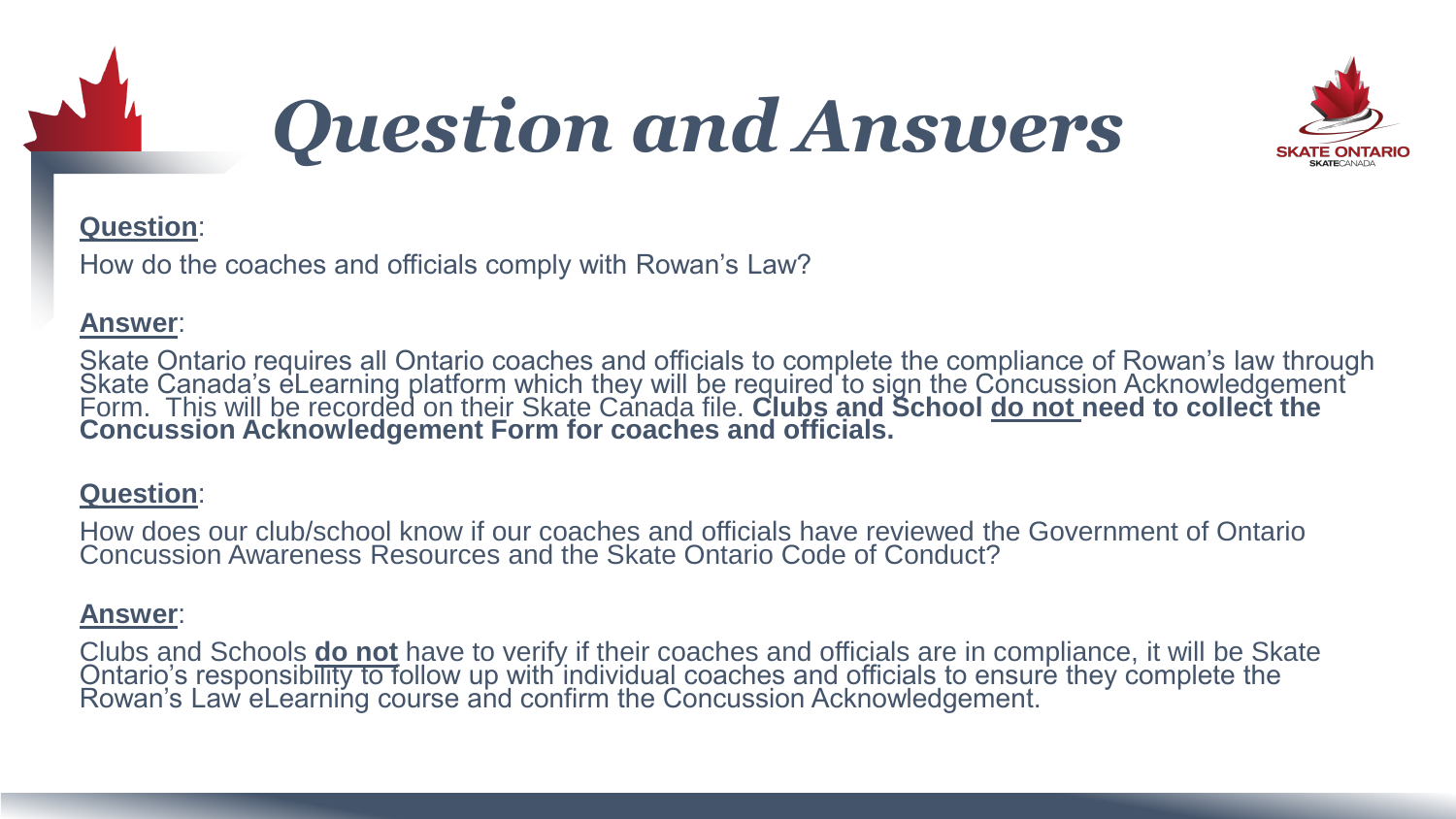### *How will the Ministry ensure sport organization compliance with Rowan's Law*



- The purpose of this legislation is to promote culture change and make participation in amateur competitive sport safer. The Ontario Government can request an audit from Skate Ontario to ensure compliance has been met within the legislation under Rowans Law.
- Skate Ontario can also request an audit from clubs/schools to ensure compliance over the season.
- Outside of a random audit, the compliance will be based on the honour system. All Ontario Club and School Administrators must verify by completing this etraining that all required skaters have/will complete the Rowan's Law Acknowledgement.
- It is up to entities and individuals to ensure that they comply with the laws of Ontario. If organizations does not comply with the laws of Ontario, then the organization assumes any risk associated with non-compliance.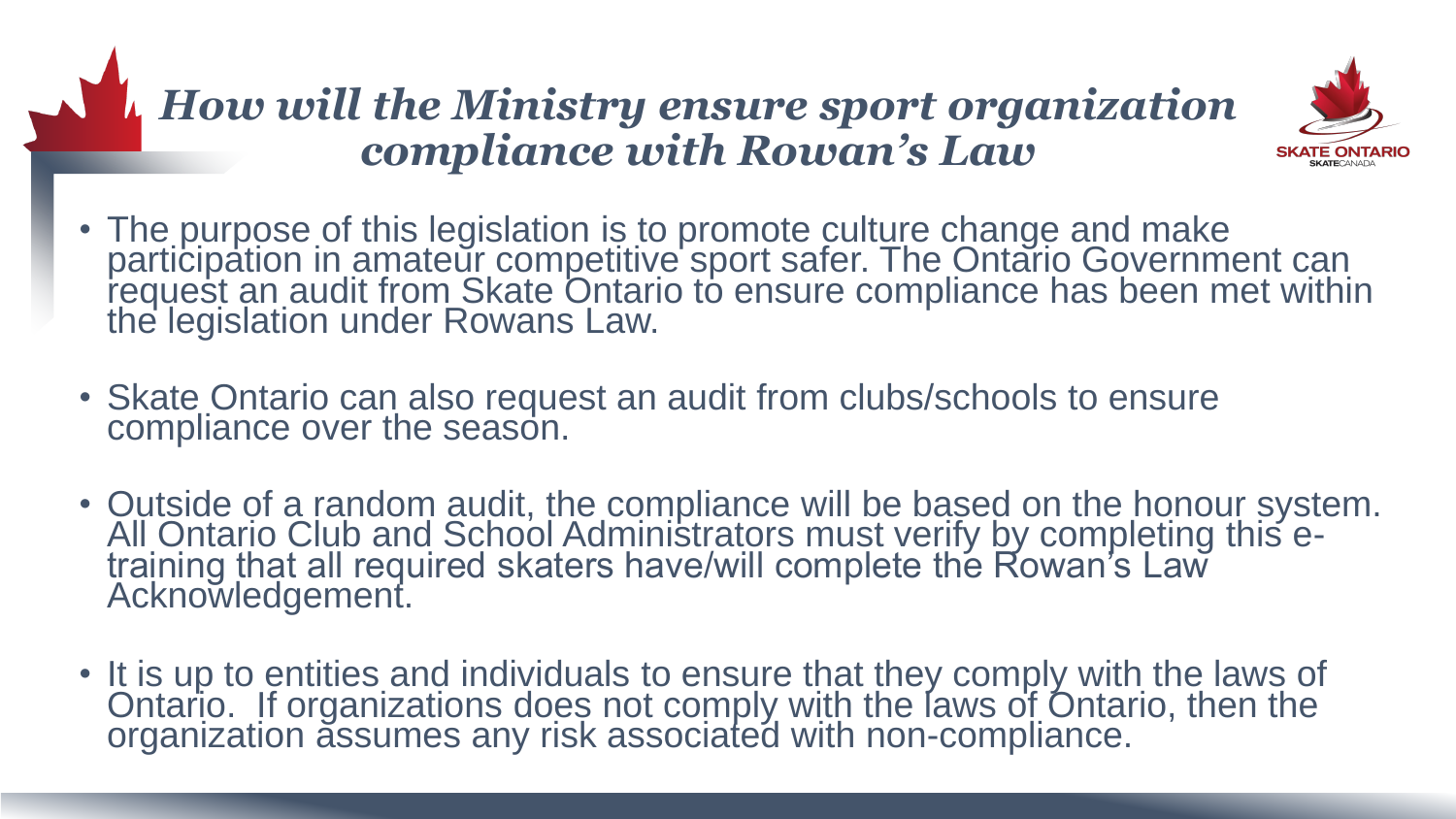# *Rowan's Law Acknowledgement Form*



- Please download the Rowan's Law Acknowledgement Form here.
- Clubs and schools can collect the forms from athletes and parents via hard or electronic copy.
- Some clubs and schools may also have the opportunity to embed the form into their registration system. Please contact Skate Ontario for specific language for your electronic system.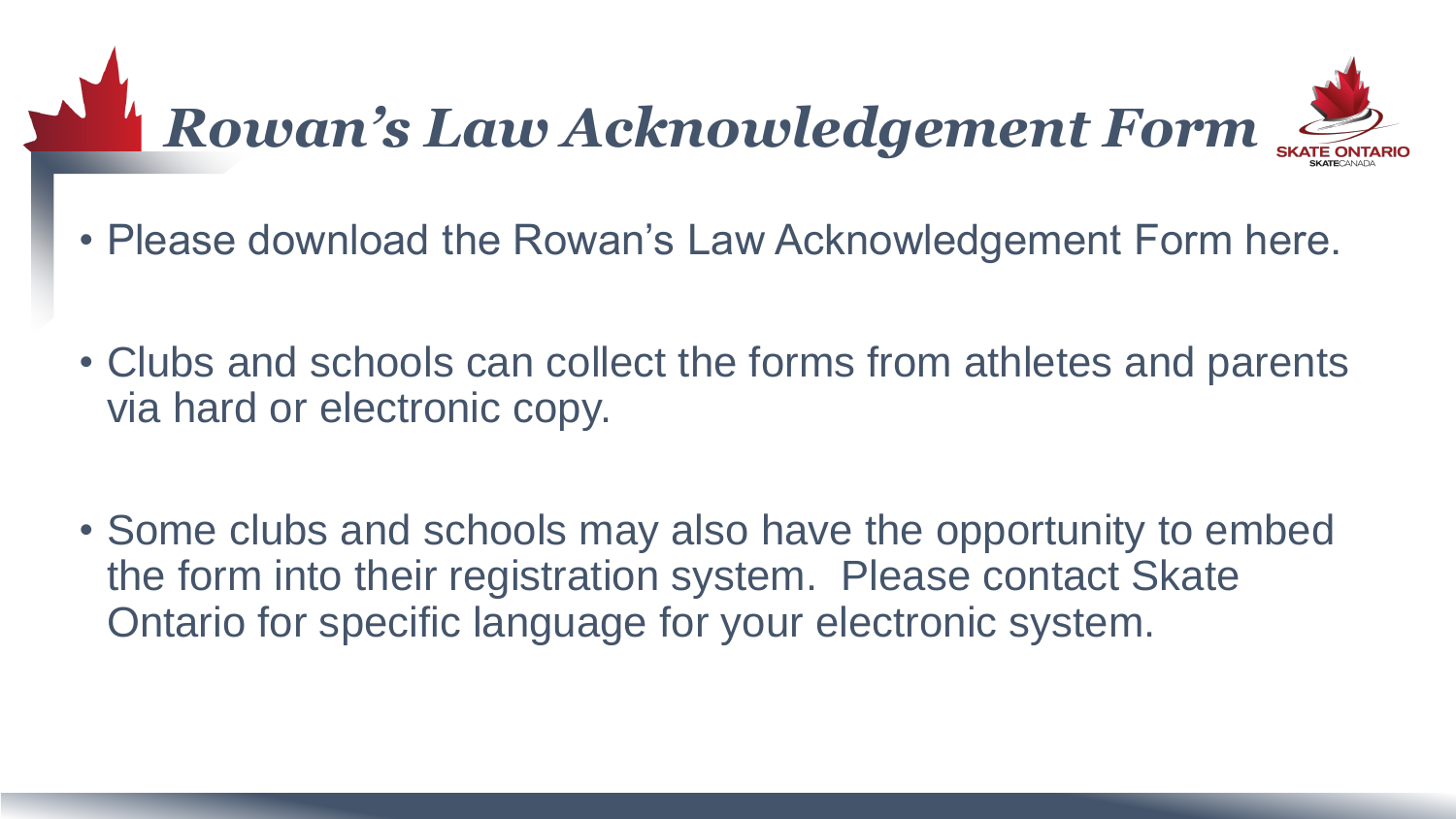## *Rowan's Law Acknowledgement Form*



**By clicking here, I acknowledge that I have fully reviewed and commit to the following requirements:** 

□ \_\_\_\_\_\_\_\_\_\_\_\_\_\_\_\_\_\_\_\_\_\_\_\_\_\_\_\_(club/school name) will ensure that all athletes under 26 and parents of athletes under 18 years of age acknowledge that they have reviewed the Government of Ontario Concussion Awareness Resources and Skate Ontario's Concussion Code of Conduct for Athletes and Parents/Guardians prior to registration and/or on the first day of skating.

□ \_\_\_\_\_\_\_\_\_\_\_\_\_\_\_\_\_\_\_\_\_\_\_\_\_(club/school name) will annually collect Rowan's Law Acknowledgement Forms from all athletes under 26 and parents of athletes under 18 years of age and securely file them with their records.

**Name of Club/School Administrator:** \_\_\_\_\_\_\_\_\_\_\_\_\_\_\_\_\_\_\_\_\_\_\_\_\_\_\_\_\_\_\_

**Club/School:** \_\_\_\_\_\_\_\_\_\_\_\_\_\_\_\_\_\_\_\_\_\_\_\_\_\_\_\_\_\_\_\_\_\_\_\_\_\_

**Date:** \_\_\_\_\_\_\_\_\_\_\_\_\_\_\_\_\_\_\_\_\_\_\_\_\_\_\_\_\_\_\_\_\_\_\_\_\_\_